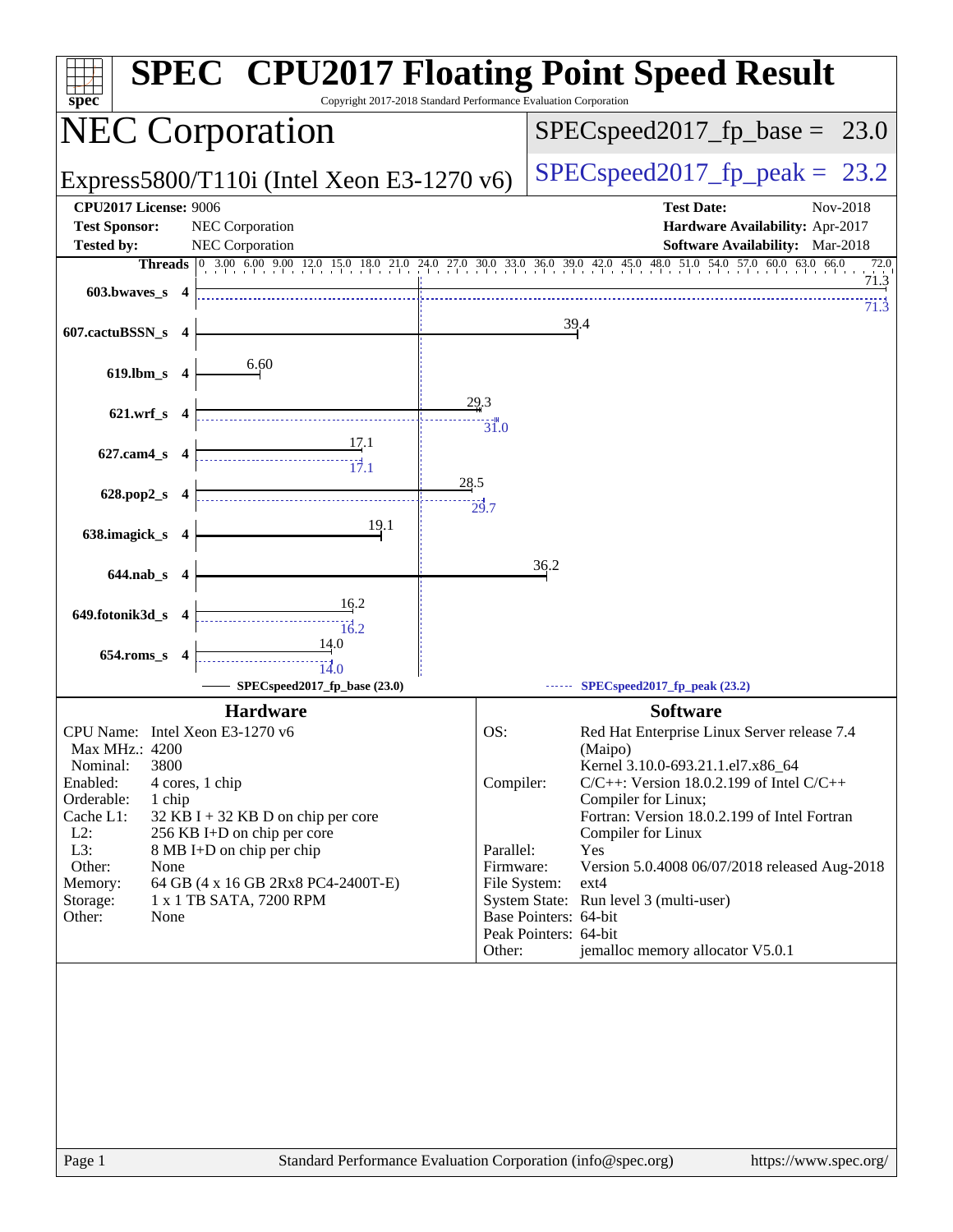#### **[spec](http://www.spec.org/) [SPEC CPU2017 Floating Point Speed Result](http://www.spec.org/auto/cpu2017/Docs/result-fields.html#SPECCPU2017FloatingPointSpeedResult)** Copyright 2017-2018 Standard Performance Evaluation Corporation NEC Corporation Express5800/T110i (Intel Xeon E3-1270 v6) [SPECspeed2017\\_fp\\_peak =](http://www.spec.org/auto/cpu2017/Docs/result-fields.html#SPECspeed2017fppeak) 23.2  $SPECspeed2017_fp\_base = 23.0$ **[CPU2017 License:](http://www.spec.org/auto/cpu2017/Docs/result-fields.html#CPU2017License)** 9006 **[Test Date:](http://www.spec.org/auto/cpu2017/Docs/result-fields.html#TestDate)** Nov-2018 **[Test Sponsor:](http://www.spec.org/auto/cpu2017/Docs/result-fields.html#TestSponsor)** NEC Corporation **[Hardware Availability:](http://www.spec.org/auto/cpu2017/Docs/result-fields.html#HardwareAvailability)** Apr-2017 **[Tested by:](http://www.spec.org/auto/cpu2017/Docs/result-fields.html#Testedby)** NEC Corporation **[Software Availability:](http://www.spec.org/auto/cpu2017/Docs/result-fields.html#SoftwareAvailability)** Mar-2018 **[Results Table](http://www.spec.org/auto/cpu2017/Docs/result-fields.html#ResultsTable) [Benchmark](http://www.spec.org/auto/cpu2017/Docs/result-fields.html#Benchmark) [Threads](http://www.spec.org/auto/cpu2017/Docs/result-fields.html#Threads) [Seconds](http://www.spec.org/auto/cpu2017/Docs/result-fields.html#Seconds) [Ratio](http://www.spec.org/auto/cpu2017/Docs/result-fields.html#Ratio) [Seconds](http://www.spec.org/auto/cpu2017/Docs/result-fields.html#Seconds) [Ratio](http://www.spec.org/auto/cpu2017/Docs/result-fields.html#Ratio) [Seconds](http://www.spec.org/auto/cpu2017/Docs/result-fields.html#Seconds) [Ratio](http://www.spec.org/auto/cpu2017/Docs/result-fields.html#Ratio) Base [Threads](http://www.spec.org/auto/cpu2017/Docs/result-fields.html#Threads) [Seconds](http://www.spec.org/auto/cpu2017/Docs/result-fields.html#Seconds) [Ratio](http://www.spec.org/auto/cpu2017/Docs/result-fields.html#Ratio) [Seconds](http://www.spec.org/auto/cpu2017/Docs/result-fields.html#Seconds) [Ratio](http://www.spec.org/auto/cpu2017/Docs/result-fields.html#Ratio) [Seconds](http://www.spec.org/auto/cpu2017/Docs/result-fields.html#Seconds) [Ratio](http://www.spec.org/auto/cpu2017/Docs/result-fields.html#Ratio) Peak** [603.bwaves\\_s](http://www.spec.org/auto/cpu2017/Docs/benchmarks/603.bwaves_s.html) 4 828 71.3 827 71.3 **[827](http://www.spec.org/auto/cpu2017/Docs/result-fields.html#Median) [71.3](http://www.spec.org/auto/cpu2017/Docs/result-fields.html#Median)** 4 828 71.3 **[827](http://www.spec.org/auto/cpu2017/Docs/result-fields.html#Median) [71.3](http://www.spec.org/auto/cpu2017/Docs/result-fields.html#Median)** 827 71.3 [607.cactuBSSN\\_s](http://www.spec.org/auto/cpu2017/Docs/benchmarks/607.cactuBSSN_s.html) 4 424 39.3 423 39.4 **[424](http://www.spec.org/auto/cpu2017/Docs/result-fields.html#Median) [39.4](http://www.spec.org/auto/cpu2017/Docs/result-fields.html#Median)** 4 424 39.3 423 39.4 **[424](http://www.spec.org/auto/cpu2017/Docs/result-fields.html#Median) [39.4](http://www.spec.org/auto/cpu2017/Docs/result-fields.html#Median)** [619.lbm\\_s](http://www.spec.org/auto/cpu2017/Docs/benchmarks/619.lbm_s.html) 4 794 6.60 793 6.61 **[793](http://www.spec.org/auto/cpu2017/Docs/result-fields.html#Median) [6.60](http://www.spec.org/auto/cpu2017/Docs/result-fields.html#Median)** 4 794 6.60 793 6.61 **[793](http://www.spec.org/auto/cpu2017/Docs/result-fields.html#Median) [6.60](http://www.spec.org/auto/cpu2017/Docs/result-fields.html#Median)** [621.wrf\\_s](http://www.spec.org/auto/cpu2017/Docs/benchmarks/621.wrf_s.html) 4 **[452](http://www.spec.org/auto/cpu2017/Docs/result-fields.html#Median) [29.3](http://www.spec.org/auto/cpu2017/Docs/result-fields.html#Median)** 456 29.0 449 29.4 4 424 31.2 **[426](http://www.spec.org/auto/cpu2017/Docs/result-fields.html#Median) [31.0](http://www.spec.org/auto/cpu2017/Docs/result-fields.html#Median)** 429 30.8 [627.cam4\\_s](http://www.spec.org/auto/cpu2017/Docs/benchmarks/627.cam4_s.html) 4 **[518](http://www.spec.org/auto/cpu2017/Docs/result-fields.html#Median) [17.1](http://www.spec.org/auto/cpu2017/Docs/result-fields.html#Median)** 518 17.1 518 17.1 4 518 17.1 517 17.1 **[518](http://www.spec.org/auto/cpu2017/Docs/result-fields.html#Median) [17.1](http://www.spec.org/auto/cpu2017/Docs/result-fields.html#Median)** [628.pop2\\_s](http://www.spec.org/auto/cpu2017/Docs/benchmarks/628.pop2_s.html) 4 416 28.5 417 28.5 **[417](http://www.spec.org/auto/cpu2017/Docs/result-fields.html#Median) [28.5](http://www.spec.org/auto/cpu2017/Docs/result-fields.html#Median)** 4 399 29.8 **[399](http://www.spec.org/auto/cpu2017/Docs/result-fields.html#Median) [29.7](http://www.spec.org/auto/cpu2017/Docs/result-fields.html#Median)** 400 29.7 [638.imagick\\_s](http://www.spec.org/auto/cpu2017/Docs/benchmarks/638.imagick_s.html) 4 **[754](http://www.spec.org/auto/cpu2017/Docs/result-fields.html#Median) [19.1](http://www.spec.org/auto/cpu2017/Docs/result-fields.html#Median)** 754 19.1 755 19.1 4 **[754](http://www.spec.org/auto/cpu2017/Docs/result-fields.html#Median) [19.1](http://www.spec.org/auto/cpu2017/Docs/result-fields.html#Median)** 754 19.1 755 19.1 [644.nab\\_s](http://www.spec.org/auto/cpu2017/Docs/benchmarks/644.nab_s.html) 4 482 36.2 483 36.2 **[483](http://www.spec.org/auto/cpu2017/Docs/result-fields.html#Median) [36.2](http://www.spec.org/auto/cpu2017/Docs/result-fields.html#Median)** 4 482 36.2 483 36.2 **[483](http://www.spec.org/auto/cpu2017/Docs/result-fields.html#Median) [36.2](http://www.spec.org/auto/cpu2017/Docs/result-fields.html#Median)** [649.fotonik3d\\_s](http://www.spec.org/auto/cpu2017/Docs/benchmarks/649.fotonik3d_s.html) 4 563 16.2 563 16.2 **[563](http://www.spec.org/auto/cpu2017/Docs/result-fields.html#Median) [16.2](http://www.spec.org/auto/cpu2017/Docs/result-fields.html#Median)** 4 **[563](http://www.spec.org/auto/cpu2017/Docs/result-fields.html#Median) [16.2](http://www.spec.org/auto/cpu2017/Docs/result-fields.html#Median)** 563 16.2 563 16.2 [654.roms\\_s](http://www.spec.org/auto/cpu2017/Docs/benchmarks/654.roms_s.html) 4 1124 14.0 1126 14.0 **[1125](http://www.spec.org/auto/cpu2017/Docs/result-fields.html#Median) [14.0](http://www.spec.org/auto/cpu2017/Docs/result-fields.html#Median)** 4 1122 14.0 **[1125](http://www.spec.org/auto/cpu2017/Docs/result-fields.html#Median) [14.0](http://www.spec.org/auto/cpu2017/Docs/result-fields.html#Median)** 1126 14.0

**[SPECspeed2017\\_fp\\_base =](http://www.spec.org/auto/cpu2017/Docs/result-fields.html#SPECspeed2017fpbase) 23.0 [SPECspeed2017\\_fp\\_peak =](http://www.spec.org/auto/cpu2017/Docs/result-fields.html#SPECspeed2017fppeak) 23.2**

Results appear in the [order in which they were run.](http://www.spec.org/auto/cpu2017/Docs/result-fields.html#RunOrder) Bold underlined text [indicates a median measurement](http://www.spec.org/auto/cpu2017/Docs/result-fields.html#Median).

#### **[Operating System Notes](http://www.spec.org/auto/cpu2017/Docs/result-fields.html#OperatingSystemNotes)**

Stack size set to unlimited using "ulimit -s unlimited"

### **[General Notes](http://www.spec.org/auto/cpu2017/Docs/result-fields.html#GeneralNotes)**

Environment variables set by runcpu before the start of the run: KMP\_AFFINITY = "granularity=fine,compact" LD\_LIBRARY\_PATH = "/home/cpu2017/lib/ia32:/home/cpu2017/lib/intel64:/home/cpu2017/je5.0.1-32:/home/cpu2017/je5.0.1-64" OMP\_STACKSIZE = "192M"

 Binaries compiled on a system with 1x Intel Core i7-6700K CPU + 32GB RAM memory using Redhat Enterprise Linux 7.5 Transparent Huge Pages enabled by default Prior to runcpu invocation Filesystem page cache synced and cleared with: sync; echo 3 > /proc/sys/vm/drop\_caches

 Yes: The test sponsor attests, as of date of publication, that CVE-2017-5754 (Meltdown) is mitigated in the system as tested and documented. Yes: The test sponsor attests, as of date of publication, that CVE-2017-5753 (Spectre variant 1) is mitigated in the system as tested and documented. Yes: The test sponsor attests, as of date of publication, that CVE-2017-5715 (Spectre variant 2) is mitigated in the system as tested and documented.

 jemalloc, a general purpose malloc implementation built with the RedHat Enterprise 7.5, and the system compiler gcc 4.8.5 sources available from jemalloc.net or <https://github.com/jemalloc/jemalloc/releases>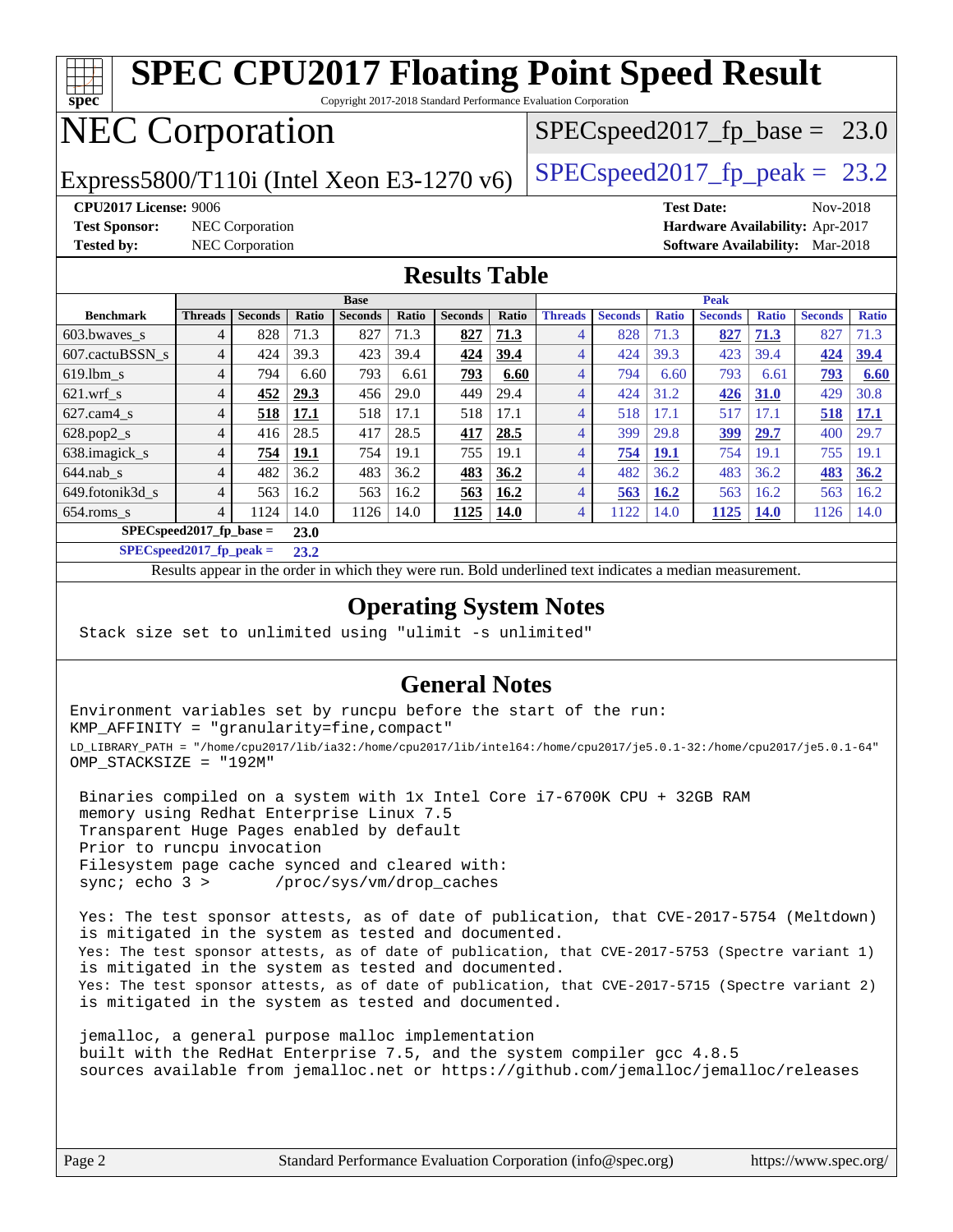| spec                                                                                                                                                                                                                                                                                                                                                               | Copyright 2017-2018 Standard Performance Evaluation Corporation                                                                                                                                                                                                                                                                                                                                                                                                                                                              | <b>SPEC CPU2017 Floating Point Speed Result</b>                                                     |
|--------------------------------------------------------------------------------------------------------------------------------------------------------------------------------------------------------------------------------------------------------------------------------------------------------------------------------------------------------------------|------------------------------------------------------------------------------------------------------------------------------------------------------------------------------------------------------------------------------------------------------------------------------------------------------------------------------------------------------------------------------------------------------------------------------------------------------------------------------------------------------------------------------|-----------------------------------------------------------------------------------------------------|
| <b>NEC Corporation</b>                                                                                                                                                                                                                                                                                                                                             |                                                                                                                                                                                                                                                                                                                                                                                                                                                                                                                              | $SPEC speed2017_f p\_base = 23.0$                                                                   |
|                                                                                                                                                                                                                                                                                                                                                                    | Express5800/T110i (Intel Xeon E3-1270 $v6$ )                                                                                                                                                                                                                                                                                                                                                                                                                                                                                 | $SPEC speed2017fp peak = 23.2$                                                                      |
| CPU2017 License: 9006<br><b>Test Sponsor:</b><br><b>NEC</b> Corporation<br>NEC Corporation<br><b>Tested by:</b>                                                                                                                                                                                                                                                    |                                                                                                                                                                                                                                                                                                                                                                                                                                                                                                                              | <b>Test Date:</b><br>Nov-2018<br>Hardware Availability: Apr-2017<br>Software Availability: Mar-2018 |
|                                                                                                                                                                                                                                                                                                                                                                    | <b>Platform Notes</b>                                                                                                                                                                                                                                                                                                                                                                                                                                                                                                        |                                                                                                     |
| BIOS Settings:<br>Power Management Policy: Custom<br>Energy Performance: Performance<br>Hyper-Threading: Disabled<br>From /proc/cpuinfo<br>"physical id"s (chips)<br>ı.<br>4 "processors"<br>cpu cores : 4<br>siblings : 4<br>physical 0: cores 0 1 2 3<br>From 1scpu:<br>Architecture:<br>$CPU$ op-mode( $s$ ):<br>Byte Order:<br>CPU(s):<br>On-line CPU(s) list: | Sysinfo program /home/cpu2017/bin/sysinfo<br>Rev: r5974 of 2018-05-19 9bcde8f2999c33d61f64985e45859ea9<br>running on t110i Tue Nov 27 13:51:32 2018<br>SUT (System Under Test) info as seen by some common utilities.<br>For more information on this section, see<br>https://www.spec.org/cpu2017/Docs/config.html#sysinfo<br>model name: $Intel(R)$ Xeon(R) CPU E3-1270 v6 @ 3.80GHz<br>excerpts from /proc/cpuinfo might not be reliable. Use with caution.)<br>x86 64<br>32-bit, 64-bit<br>Little Endian<br>4<br>$0 - 3$ | cores, siblings (Caution: counting these is hw and system dependent. The following                  |
| Thread(s) per core:<br>$Core(s)$ per socket:<br>Socket(s):<br>NUMA $node(s)$ :                                                                                                                                                                                                                                                                                     | 1<br>4<br>1<br>1                                                                                                                                                                                                                                                                                                                                                                                                                                                                                                             |                                                                                                     |
| Vendor ID:<br>CPU family:<br>Model:<br>Model name:<br>Stepping:<br>CPU MHz:                                                                                                                                                                                                                                                                                        | GenuineIntel<br>6<br>158<br>9<br>3980.648                                                                                                                                                                                                                                                                                                                                                                                                                                                                                    | $Intel(R) Xeon(R) CPU E3-1270 v6 @ 3.80GHz$                                                         |
| CPU max MHz:<br>CPU min MHz:<br>BogoMIPS:<br>Virtualization:<br>L1d cache:<br>Lli cache:<br>L2 cache:<br>L3 cache:<br>NUMA node0 CPU(s):                                                                                                                                                                                                                           | 4200.0000<br>800.0000<br>7584.00<br>$VT - x$<br>32K<br>32K<br>256K<br>8192K<br>$0 - 3$                                                                                                                                                                                                                                                                                                                                                                                                                                       |                                                                                                     |
|                                                                                                                                                                                                                                                                                                                                                                    | (Continued on next page)                                                                                                                                                                                                                                                                                                                                                                                                                                                                                                     |                                                                                                     |
| Page 3                                                                                                                                                                                                                                                                                                                                                             | Standard Performance Evaluation Corporation (info@spec.org)                                                                                                                                                                                                                                                                                                                                                                                                                                                                  | https://www.spec.org/                                                                               |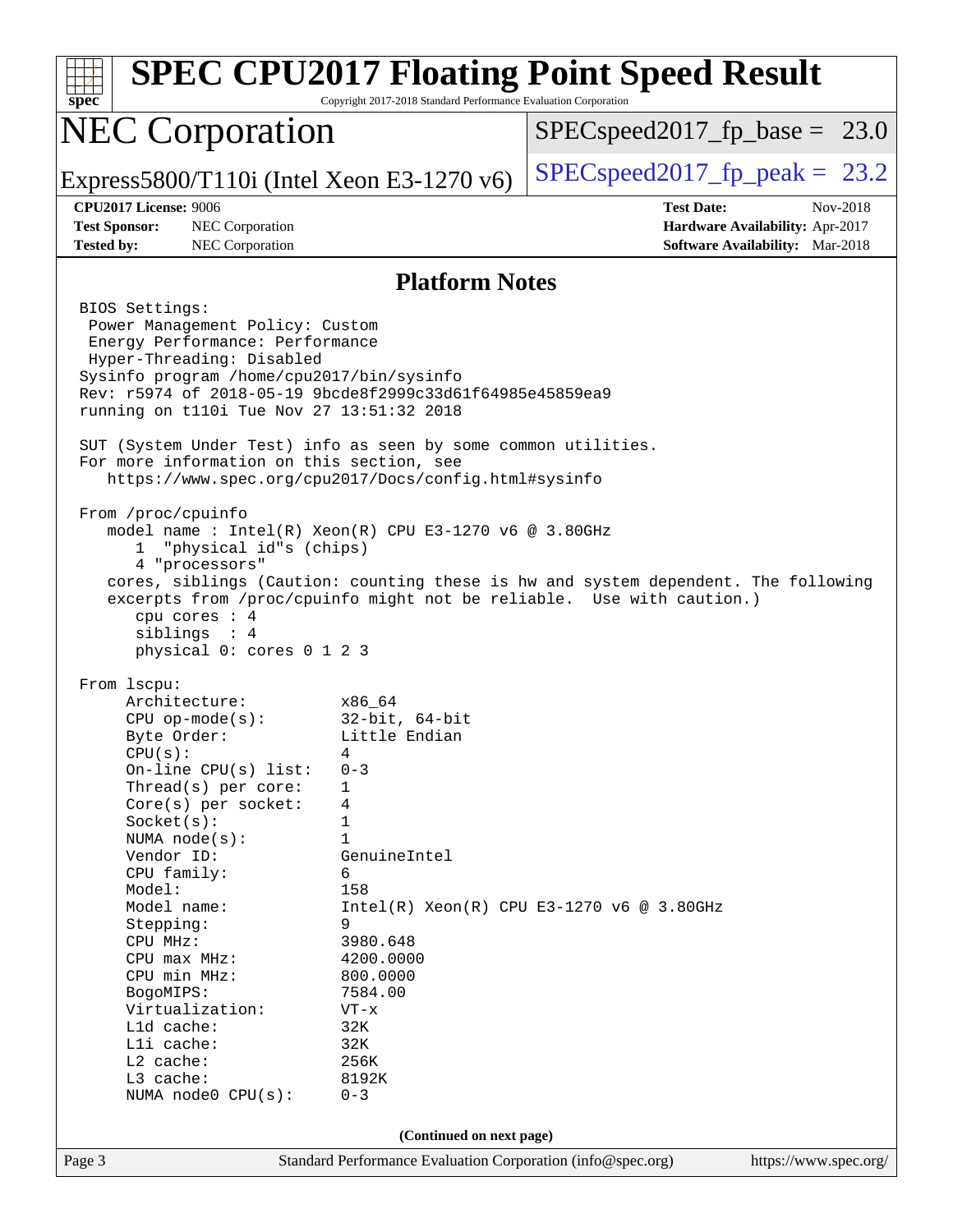| <b>SPEC CPU2017 Floating Point Speed Result</b><br>Copyright 2017-2018 Standard Performance Evaluation Corporation<br>spec <sup>®</sup>                                                                                                                                                                                                                                                                                                                                                                                                                                                                                                                                                                                |                                                                                                            |
|------------------------------------------------------------------------------------------------------------------------------------------------------------------------------------------------------------------------------------------------------------------------------------------------------------------------------------------------------------------------------------------------------------------------------------------------------------------------------------------------------------------------------------------------------------------------------------------------------------------------------------------------------------------------------------------------------------------------|------------------------------------------------------------------------------------------------------------|
| <b>NEC Corporation</b>                                                                                                                                                                                                                                                                                                                                                                                                                                                                                                                                                                                                                                                                                                 | $SPEC speed2017_f p\_base = 23.0$                                                                          |
| Express5800/T110i (Intel Xeon E3-1270 $v6$ )                                                                                                                                                                                                                                                                                                                                                                                                                                                                                                                                                                                                                                                                           | $SPEC speed2017$ _fp_peak = 23.2                                                                           |
| CPU2017 License: 9006<br><b>Test Sponsor:</b><br>NEC Corporation<br><b>Tested by:</b><br>NEC Corporation                                                                                                                                                                                                                                                                                                                                                                                                                                                                                                                                                                                                               | <b>Test Date:</b><br>Nov-2018<br>Hardware Availability: Apr-2017<br><b>Software Availability:</b> Mar-2018 |
| <b>Platform Notes (Continued)</b>                                                                                                                                                                                                                                                                                                                                                                                                                                                                                                                                                                                                                                                                                      |                                                                                                            |
| Flagg:<br>pat pse36 clflush dts acpi mmx fxsr sse sse2 ss ht tm pbe syscall nx pdpelgb rdtscp<br>lm constant_tsc art arch_perfmon pebs bts rep_good nopl xtopology nonstop_tsc<br>aperfmperf eagerfpu pni pclmulqdq dtes64 monitor ds_cpl vmx smx est tm2 ssse3 fma<br>cx16 xtpr pdcm pcid sse4_1 sse4_2 x2apic movbe popcnt tsc_deadline_timer aes xsave<br>avx f16c rdrand lahf_lm abm 3dnowprefetch epb invpcid_single intel_pt spec_ctrl<br>ibpb_support tpr_shadow vnmi flexpriority ept vpid fsgsbase tsc_adjust bmil hle avx2<br>smep bmi2 erms invpcid rtm mpx rdseed adx smap clflushopt xsaveopt xsavec xgetbvl<br>dtherm ida arat pln pts hwp hwp_notify hwp_act_window hwp_epp<br>/proc/cpuinfo cache data | fpu vme de pse tsc msr pae mce cx8 apic sep mtrr pge mca cmov                                              |
| cache size : 8192 KB                                                                                                                                                                                                                                                                                                                                                                                                                                                                                                                                                                                                                                                                                                   |                                                                                                            |
| From numactl --hardware<br>physical chip.<br>available: 1 nodes (0)<br>node 0 cpus: 0 1 2 3<br>node 0 size: 65479 MB<br>node 0 free: 63625 MB<br>node distances:<br>node<br>0<br>0 :<br>10                                                                                                                                                                                                                                                                                                                                                                                                                                                                                                                             | WARNING: a numactl 'node' might or might not correspond to a                                               |
| From /proc/meminfo<br>MemTotal:<br>65920372 kB<br>HugePages_Total:<br>0<br>2048 kB<br>Hugepagesize:                                                                                                                                                                                                                                                                                                                                                                                                                                                                                                                                                                                                                    |                                                                                                            |
| From /etc/*release* /etc/*version*<br>os-release:<br>NAME="Red Hat Enterprise Linux Server"<br>VERSION="7.4 (Maipo)"<br>$ID="rhe1"$<br>ID_LIKE="fedora"<br>VARIANT="Server"<br>VARIANT_ID="server"<br>VERSION_ID="7.4"<br>PRETTY_NAME="Red Hat Enterprise Linux Server 7.4 (Maipo)"<br>redhat-release: Red Hat Enterprise Linux Server release 7.4 (Maipo)<br>system-release: Red Hat Enterprise Linux Server release 7.4 (Maipo)<br>system-release-cpe: cpe:/o:redhat:enterprise_linux:7.4:ga:server                                                                                                                                                                                                                  |                                                                                                            |
| uname $-a$ :<br>Linux t110i 3.10.0-693.21.1.el7.x86_64 #1 SMP Fri Feb 23 18:54:16 UTC 2018 x86_64<br>x86_64 x86_64 GNU/Linux                                                                                                                                                                                                                                                                                                                                                                                                                                                                                                                                                                                           |                                                                                                            |
| Kernel self-reported vulnerability status:                                                                                                                                                                                                                                                                                                                                                                                                                                                                                                                                                                                                                                                                             |                                                                                                            |
| (Continued on next page)                                                                                                                                                                                                                                                                                                                                                                                                                                                                                                                                                                                                                                                                                               |                                                                                                            |
| Standard Performance Evaluation Corporation (info@spec.org)<br>Page 4                                                                                                                                                                                                                                                                                                                                                                                                                                                                                                                                                                                                                                                  | https://www.spec.org/                                                                                      |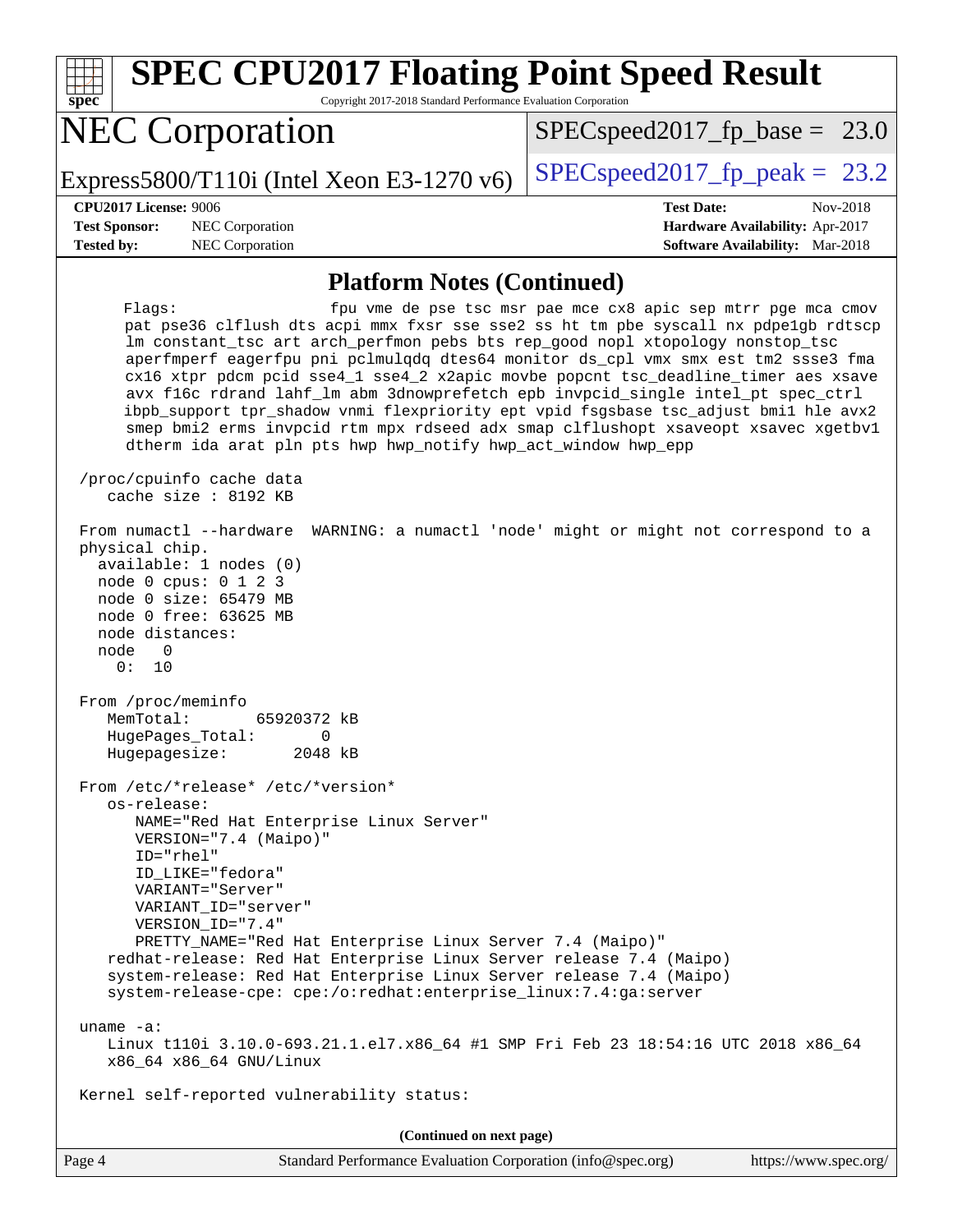|        | <b>SPEC CPU2017 Floating Point Speed Result</b>                 |  |  |  |
|--------|-----------------------------------------------------------------|--|--|--|
| $ec^*$ | Copyright 2017-2018 Standard Performance Evaluation Corporation |  |  |  |
|        | $\Gamma \cap \Gamma$<br>$CDP_{\text{max}} = 10017$ for $1.1$    |  |  |  |

# NEC Corporation

[SPECspeed2017\\_fp\\_base =](http://www.spec.org/auto/cpu2017/Docs/result-fields.html#SPECspeed2017fpbase) 23.0

Express5800/T110i (Intel Xeon E3-1270 v6) [SPECspeed2017\\_fp\\_peak =](http://www.spec.org/auto/cpu2017/Docs/result-fields.html#SPECspeed2017fppeak) 23.2

 $\frac{1}{\mathbf{s}\mathbf{p}}$ 

**[Test Sponsor:](http://www.spec.org/auto/cpu2017/Docs/result-fields.html#TestSponsor)** NEC Corporation **[Hardware Availability:](http://www.spec.org/auto/cpu2017/Docs/result-fields.html#HardwareAvailability)** Apr-2017 **[Tested by:](http://www.spec.org/auto/cpu2017/Docs/result-fields.html#Testedby)** NEC Corporation **[Software Availability:](http://www.spec.org/auto/cpu2017/Docs/result-fields.html#SoftwareAvailability)** Mar-2018

**[CPU2017 License:](http://www.spec.org/auto/cpu2017/Docs/result-fields.html#CPU2017License)** 9006 **[Test Date:](http://www.spec.org/auto/cpu2017/Docs/result-fields.html#TestDate)** Nov-2018

#### **[Platform Notes \(Continued\)](http://www.spec.org/auto/cpu2017/Docs/result-fields.html#PlatformNotes)**

 CVE-2017-5754 (Meltdown): Mitigation: PTI CVE-2017-5753 (Spectre variant 1): Mitigation: Load fences CVE-2017-5715 (Spectre variant 2): Mitigation: IBRS (kernel)

run-level 3 Nov 27 13:45

 SPEC is set to: /home/cpu2017 Filesystem Type Size Used Avail Use% Mounted on /dev/sda3 ext4 909G 124G 739G 15% /

 Additional information from dmidecode follows. WARNING: Use caution when you interpret this section. The 'dmidecode' program reads system data which is "intended to allow hardware to be accurately determined", but the intent may not be met, as there are frequent changes to hardware, firmware, and the "DMTF SMBIOS" standard.

 BIOS American Megatrends Inc. 5.0.4008 06/07/2018 Memory:

4x Micron 18ASF2G72AZ-2G3B1 16 GB 2 rank 2400

(End of data from sysinfo program)

#### **[Compiler Version Notes](http://www.spec.org/auto/cpu2017/Docs/result-fields.html#CompilerVersionNotes)**

| 619.1bm_s(base) 638.imagick_s(base, peak) 644.nab_s(base, peak)<br>CC                            |  |  |  |  |
|--------------------------------------------------------------------------------------------------|--|--|--|--|
| icc (ICC) 18.0.2 20180210                                                                        |  |  |  |  |
| Copyright (C) 1985-2018 Intel Corporation. All rights reserved.                                  |  |  |  |  |
| $CC$ 619.1bm $s$ (peak)                                                                          |  |  |  |  |
|                                                                                                  |  |  |  |  |
| icc (ICC) 18.0.2 20180210<br>Copyright (C) 1985-2018 Intel Corporation. All rights reserved.     |  |  |  |  |
|                                                                                                  |  |  |  |  |
| FC 607.cactuBSSN_s(base, peak)                                                                   |  |  |  |  |
| icpc (ICC) 18.0.2 20180210                                                                       |  |  |  |  |
| Copyright (C) 1985-2018 Intel Corporation. All rights reserved.<br>icc (ICC) 18.0.2 20180210     |  |  |  |  |
| Copyright (C) 1985-2018 Intel Corporation. All rights reserved.<br>ifort (IFORT) 18.0.2 20180210 |  |  |  |  |
| Copyright (C) 1985-2018 Intel Corporation. All rights reserved.                                  |  |  |  |  |
| (Continued on next page)                                                                         |  |  |  |  |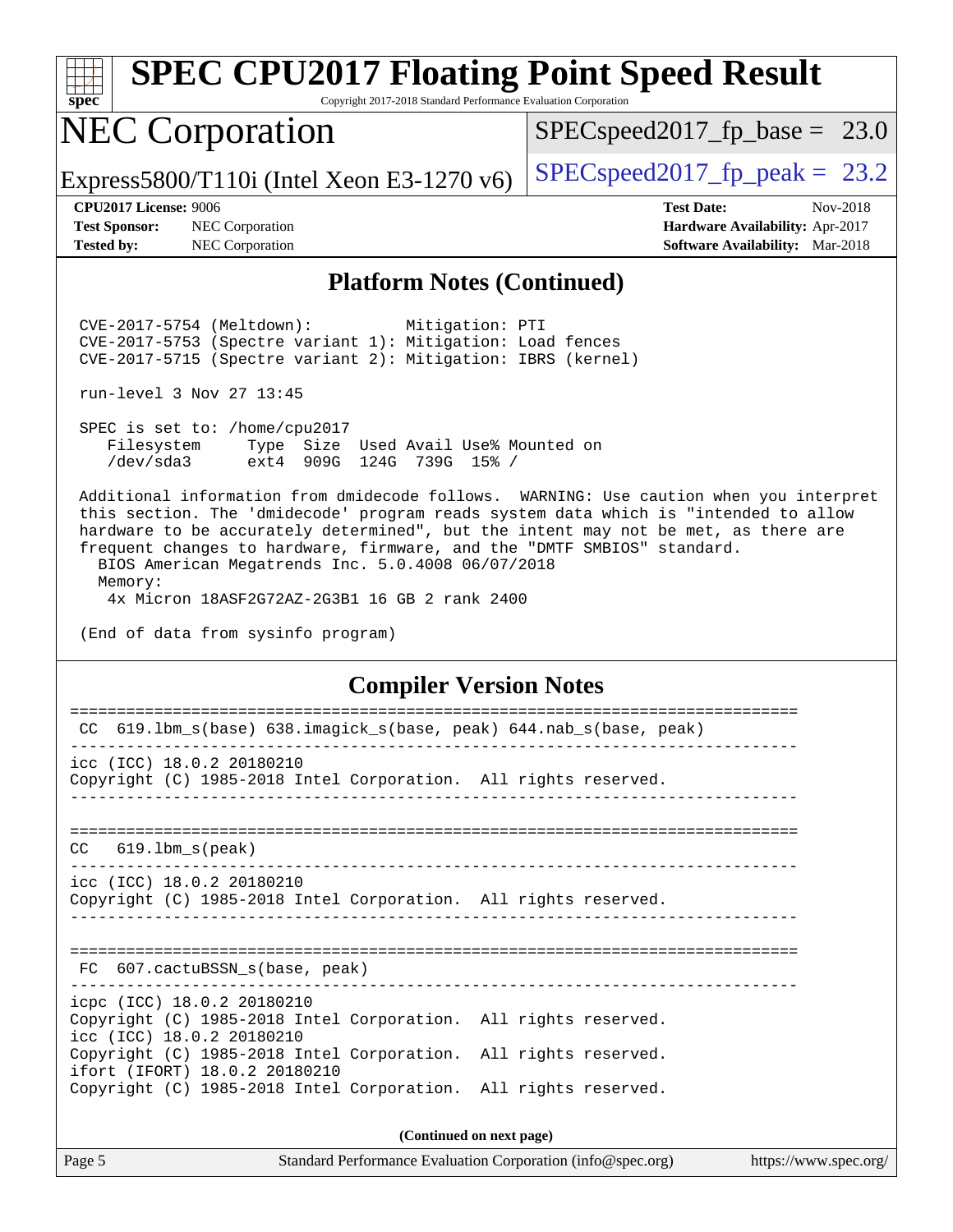| $spec^*$                                                           | <b>SPEC CPU2017 Floating Point Speed Result</b>                                                                                                                                                  | Copyright 2017-2018 Standard Performance Evaluation Corporation |                                                             |                                                                                         |                       |
|--------------------------------------------------------------------|--------------------------------------------------------------------------------------------------------------------------------------------------------------------------------------------------|-----------------------------------------------------------------|-------------------------------------------------------------|-----------------------------------------------------------------------------------------|-----------------------|
|                                                                    | <b>NEC Corporation</b>                                                                                                                                                                           |                                                                 |                                                             | $SPEC speed2017_fp\_base = 23.0$                                                        |                       |
|                                                                    | Express5800/T110i (Intel Xeon E3-1270 v6)                                                                                                                                                        |                                                                 |                                                             | $SPEC speed2017_fp\_peak = 23.2$                                                        |                       |
| CPU2017 License: 9006<br><b>Test Sponsor:</b><br><b>Tested by:</b> | NEC Corporation<br><b>NEC</b> Corporation                                                                                                                                                        |                                                                 |                                                             | <b>Test Date:</b><br>Hardware Availability: Apr-2017<br>Software Availability: Mar-2018 | Nov-2018              |
|                                                                    |                                                                                                                                                                                                  |                                                                 | <b>Compiler Version Notes (Continued)</b>                   |                                                                                         |                       |
|                                                                    |                                                                                                                                                                                                  |                                                                 |                                                             |                                                                                         |                       |
| FC.                                                                | 603.bwaves_s(base) 649.fotonik3d_s(base) 654.roms_s(base, peak)                                                                                                                                  |                                                                 |                                                             |                                                                                         |                       |
|                                                                    | ifort (IFORT) 18.0.2 20180210<br>Copyright (C) 1985-2018 Intel Corporation. All rights reserved.                                                                                                 |                                                                 |                                                             |                                                                                         |                       |
| FC                                                                 | 603.bwaves_s(peak) 649.fotonik3d_s(peak)                                                                                                                                                         |                                                                 |                                                             |                                                                                         |                       |
|                                                                    | ifort (IFORT) 18.0.2 20180210<br>Copyright (C) 1985-2018 Intel Corporation. All rights reserved.                                                                                                 |                                                                 |                                                             |                                                                                         |                       |
|                                                                    | $CC$ 621.wrf_s(base) 627.cam4_s(base, peak) 628.pop2_s(base)                                                                                                                                     |                                                                 |                                                             |                                                                                         |                       |
|                                                                    | ifort (IFORT) 18.0.2 20180210<br>Copyright (C) 1985-2018 Intel Corporation. All rights reserved.<br>icc (ICC) 18.0.2 20180210<br>Copyright (C) 1985-2018 Intel Corporation. All rights reserved. |                                                                 |                                                             |                                                                                         |                       |
|                                                                    |                                                                                                                                                                                                  |                                                                 |                                                             |                                                                                         |                       |
|                                                                    | CC 621.wrf_s(peak) 628.pop2_s(peak)                                                                                                                                                              |                                                                 |                                                             |                                                                                         |                       |
|                                                                    | ifort (IFORT) 18.0.2 20180210<br>Copyright (C) 1985-2018 Intel Corporation. All rights reserved.                                                                                                 |                                                                 |                                                             |                                                                                         |                       |
|                                                                    | icc (ICC) 18.0.2 20180210<br>Copyright (C) 1985-2018 Intel Corporation. All rights reserved.                                                                                                     |                                                                 |                                                             |                                                                                         |                       |
|                                                                    |                                                                                                                                                                                                  | <b>Base Compiler Invocation</b>                                 |                                                             |                                                                                         |                       |
| C benchmarks:<br>$\texttt{icc -m64 -std=cl1}$                      |                                                                                                                                                                                                  |                                                                 |                                                             |                                                                                         |                       |
| Fortran benchmarks:<br>ifort -m64                                  |                                                                                                                                                                                                  |                                                                 |                                                             |                                                                                         |                       |
|                                                                    | Benchmarks using both Fortran and C:<br>ifort -m64 icc -m64 -std=c11                                                                                                                             |                                                                 |                                                             |                                                                                         |                       |
|                                                                    |                                                                                                                                                                                                  | (Continued on next page)                                        |                                                             |                                                                                         |                       |
| Page 6                                                             |                                                                                                                                                                                                  |                                                                 | Standard Performance Evaluation Corporation (info@spec.org) |                                                                                         | https://www.spec.org/ |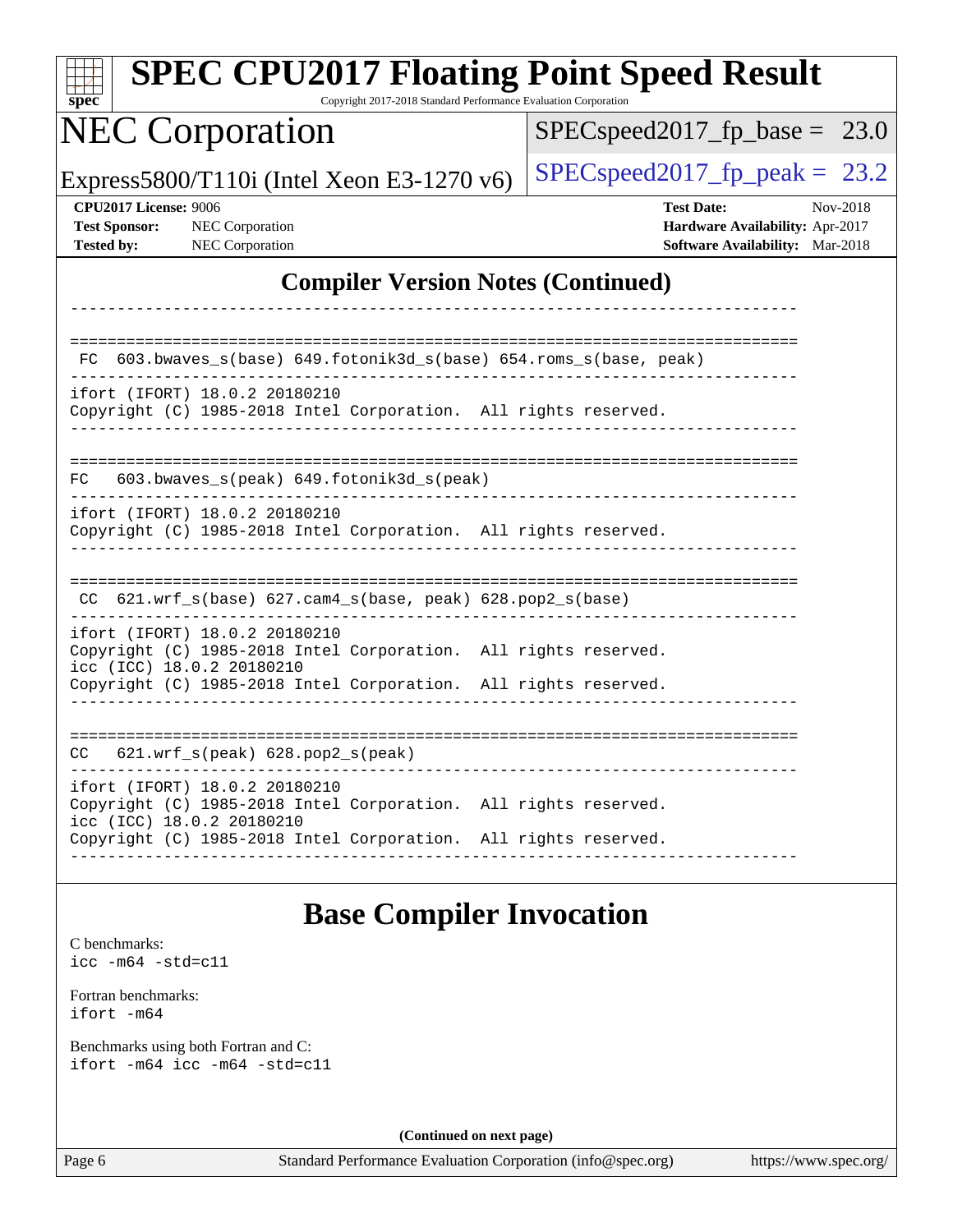

# **[SPEC CPU2017 Floating Point Speed Result](http://www.spec.org/auto/cpu2017/Docs/result-fields.html#SPECCPU2017FloatingPointSpeedResult)**

Copyright 2017-2018 Standard Performance Evaluation Corporation

# NEC Corporation

 $SPECspeed2017_fp\_base = 23.0$ 

Express5800/T110i (Intel Xeon E3-1270 v6) [SPECspeed2017\\_fp\\_peak =](http://www.spec.org/auto/cpu2017/Docs/result-fields.html#SPECspeed2017fppeak)  $23.2$ 

**[Test Sponsor:](http://www.spec.org/auto/cpu2017/Docs/result-fields.html#TestSponsor)** NEC Corporation **[Hardware Availability:](http://www.spec.org/auto/cpu2017/Docs/result-fields.html#HardwareAvailability)** Apr-2017 **[Tested by:](http://www.spec.org/auto/cpu2017/Docs/result-fields.html#Testedby)** NEC Corporation **[Software Availability:](http://www.spec.org/auto/cpu2017/Docs/result-fields.html#SoftwareAvailability)** Mar-2018

**[CPU2017 License:](http://www.spec.org/auto/cpu2017/Docs/result-fields.html#CPU2017License)** 9006 **[Test Date:](http://www.spec.org/auto/cpu2017/Docs/result-fields.html#TestDate)** Nov-2018

# **[Base Compiler Invocation \(Continued\)](http://www.spec.org/auto/cpu2017/Docs/result-fields.html#BaseCompilerInvocation)**

[Benchmarks using Fortran, C, and C++:](http://www.spec.org/auto/cpu2017/Docs/result-fields.html#BenchmarksusingFortranCandCXX) [icpc -m64](http://www.spec.org/cpu2017/results/res2018q4/cpu2017-20181210-10024.flags.html#user_CC_CXX_FCbase_intel_icpc_64bit_4ecb2543ae3f1412ef961e0650ca070fec7b7afdcd6ed48761b84423119d1bf6bdf5cad15b44d48e7256388bc77273b966e5eb805aefd121eb22e9299b2ec9d9) [icc -m64 -std=c11](http://www.spec.org/cpu2017/results/res2018q4/cpu2017-20181210-10024.flags.html#user_CC_CXX_FCbase_intel_icc_64bit_c11_33ee0cdaae7deeeab2a9725423ba97205ce30f63b9926c2519791662299b76a0318f32ddfffdc46587804de3178b4f9328c46fa7c2b0cd779d7a61945c91cd35) [ifort -m64](http://www.spec.org/cpu2017/results/res2018q4/cpu2017-20181210-10024.flags.html#user_CC_CXX_FCbase_intel_ifort_64bit_24f2bb282fbaeffd6157abe4f878425411749daecae9a33200eee2bee2fe76f3b89351d69a8130dd5949958ce389cf37ff59a95e7a40d588e8d3a57e0c3fd751)

### **[Base Portability Flags](http://www.spec.org/auto/cpu2017/Docs/result-fields.html#BasePortabilityFlags)**

 603.bwaves\_s: [-DSPEC\\_LP64](http://www.spec.org/cpu2017/results/res2018q4/cpu2017-20181210-10024.flags.html#suite_basePORTABILITY603_bwaves_s_DSPEC_LP64) 607.cactuBSSN\_s: [-DSPEC\\_LP64](http://www.spec.org/cpu2017/results/res2018q4/cpu2017-20181210-10024.flags.html#suite_basePORTABILITY607_cactuBSSN_s_DSPEC_LP64) 619.lbm\_s: [-DSPEC\\_LP64](http://www.spec.org/cpu2017/results/res2018q4/cpu2017-20181210-10024.flags.html#suite_basePORTABILITY619_lbm_s_DSPEC_LP64) 621.wrf\_s: [-DSPEC\\_LP64](http://www.spec.org/cpu2017/results/res2018q4/cpu2017-20181210-10024.flags.html#suite_basePORTABILITY621_wrf_s_DSPEC_LP64) [-DSPEC\\_CASE\\_FLAG](http://www.spec.org/cpu2017/results/res2018q4/cpu2017-20181210-10024.flags.html#b621.wrf_s_baseCPORTABILITY_DSPEC_CASE_FLAG) [-convert big\\_endian](http://www.spec.org/cpu2017/results/res2018q4/cpu2017-20181210-10024.flags.html#user_baseFPORTABILITY621_wrf_s_convert_big_endian_c3194028bc08c63ac5d04de18c48ce6d347e4e562e8892b8bdbdc0214820426deb8554edfa529a3fb25a586e65a3d812c835984020483e7e73212c4d31a38223) 627.cam4\_s: [-DSPEC\\_LP64](http://www.spec.org/cpu2017/results/res2018q4/cpu2017-20181210-10024.flags.html#suite_basePORTABILITY627_cam4_s_DSPEC_LP64) [-DSPEC\\_CASE\\_FLAG](http://www.spec.org/cpu2017/results/res2018q4/cpu2017-20181210-10024.flags.html#b627.cam4_s_baseCPORTABILITY_DSPEC_CASE_FLAG) 628.pop2\_s: [-DSPEC\\_LP64](http://www.spec.org/cpu2017/results/res2018q4/cpu2017-20181210-10024.flags.html#suite_basePORTABILITY628_pop2_s_DSPEC_LP64) [-DSPEC\\_CASE\\_FLAG](http://www.spec.org/cpu2017/results/res2018q4/cpu2017-20181210-10024.flags.html#b628.pop2_s_baseCPORTABILITY_DSPEC_CASE_FLAG) [-convert big\\_endian](http://www.spec.org/cpu2017/results/res2018q4/cpu2017-20181210-10024.flags.html#user_baseFPORTABILITY628_pop2_s_convert_big_endian_c3194028bc08c63ac5d04de18c48ce6d347e4e562e8892b8bdbdc0214820426deb8554edfa529a3fb25a586e65a3d812c835984020483e7e73212c4d31a38223) [-assume byterecl](http://www.spec.org/cpu2017/results/res2018q4/cpu2017-20181210-10024.flags.html#user_baseFPORTABILITY628_pop2_s_assume_byterecl_7e47d18b9513cf18525430bbf0f2177aa9bf368bc7a059c09b2c06a34b53bd3447c950d3f8d6c70e3faf3a05c8557d66a5798b567902e8849adc142926523472) 638.imagick\_s: [-DSPEC\\_LP64](http://www.spec.org/cpu2017/results/res2018q4/cpu2017-20181210-10024.flags.html#suite_basePORTABILITY638_imagick_s_DSPEC_LP64) 644.nab\_s: [-DSPEC\\_LP64](http://www.spec.org/cpu2017/results/res2018q4/cpu2017-20181210-10024.flags.html#suite_basePORTABILITY644_nab_s_DSPEC_LP64) 649.fotonik3d\_s: [-DSPEC\\_LP64](http://www.spec.org/cpu2017/results/res2018q4/cpu2017-20181210-10024.flags.html#suite_basePORTABILITY649_fotonik3d_s_DSPEC_LP64) 654.roms\_s: [-DSPEC\\_LP64](http://www.spec.org/cpu2017/results/res2018q4/cpu2017-20181210-10024.flags.html#suite_basePORTABILITY654_roms_s_DSPEC_LP64)

### **[Base Optimization Flags](http://www.spec.org/auto/cpu2017/Docs/result-fields.html#BaseOptimizationFlags)**

#### [C benchmarks](http://www.spec.org/auto/cpu2017/Docs/result-fields.html#Cbenchmarks):

[-Wl,-z,muldefs](http://www.spec.org/cpu2017/results/res2018q4/cpu2017-20181210-10024.flags.html#user_CCbase_link_force_multiple1_b4cbdb97b34bdee9ceefcfe54f4c8ea74255f0b02a4b23e853cdb0e18eb4525ac79b5a88067c842dd0ee6996c24547a27a4b99331201badda8798ef8a743f577) [-xCORE-AVX2](http://www.spec.org/cpu2017/results/res2018q4/cpu2017-20181210-10024.flags.html#user_CCbase_f-xCORE-AVX2) [-ipo](http://www.spec.org/cpu2017/results/res2018q4/cpu2017-20181210-10024.flags.html#user_CCbase_f-ipo) [-O3](http://www.spec.org/cpu2017/results/res2018q4/cpu2017-20181210-10024.flags.html#user_CCbase_f-O3) [-no-prec-div](http://www.spec.org/cpu2017/results/res2018q4/cpu2017-20181210-10024.flags.html#user_CCbase_f-no-prec-div) [-qopt-prefetch](http://www.spec.org/cpu2017/results/res2018q4/cpu2017-20181210-10024.flags.html#user_CCbase_f-qopt-prefetch) [-ffinite-math-only](http://www.spec.org/cpu2017/results/res2018q4/cpu2017-20181210-10024.flags.html#user_CCbase_f_finite_math_only_cb91587bd2077682c4b38af759c288ed7c732db004271a9512da14a4f8007909a5f1427ecbf1a0fb78ff2a814402c6114ac565ca162485bbcae155b5e4258871) [-qopt-mem-layout-trans=3](http://www.spec.org/cpu2017/results/res2018q4/cpu2017-20181210-10024.flags.html#user_CCbase_f-qopt-mem-layout-trans_de80db37974c74b1f0e20d883f0b675c88c3b01e9d123adea9b28688d64333345fb62bc4a798493513fdb68f60282f9a726aa07f478b2f7113531aecce732043) [-qopenmp](http://www.spec.org/cpu2017/results/res2018q4/cpu2017-20181210-10024.flags.html#user_CCbase_qopenmp_16be0c44f24f464004c6784a7acb94aca937f053568ce72f94b139a11c7c168634a55f6653758ddd83bcf7b8463e8028bb0b48b77bcddc6b78d5d95bb1df2967) [-DSPEC\\_OPENMP](http://www.spec.org/cpu2017/results/res2018q4/cpu2017-20181210-10024.flags.html#suite_CCbase_DSPEC_OPENMP) [-L/usr/local/je5.0.1-64/lib](http://www.spec.org/cpu2017/results/res2018q4/cpu2017-20181210-10024.flags.html#user_CCbase_jemalloc_link_path64_4b10a636b7bce113509b17f3bd0d6226c5fb2346b9178c2d0232c14f04ab830f976640479e5c33dc2bcbbdad86ecfb6634cbbd4418746f06f368b512fced5394) [-ljemalloc](http://www.spec.org/cpu2017/results/res2018q4/cpu2017-20181210-10024.flags.html#user_CCbase_jemalloc_link_lib_d1249b907c500fa1c0672f44f562e3d0f79738ae9e3c4a9c376d49f265a04b9c99b167ecedbf6711b3085be911c67ff61f150a17b3472be731631ba4d0471706)

#### [Fortran benchmarks](http://www.spec.org/auto/cpu2017/Docs/result-fields.html#Fortranbenchmarks):

[-Wl,-z,muldefs](http://www.spec.org/cpu2017/results/res2018q4/cpu2017-20181210-10024.flags.html#user_FCbase_link_force_multiple1_b4cbdb97b34bdee9ceefcfe54f4c8ea74255f0b02a4b23e853cdb0e18eb4525ac79b5a88067c842dd0ee6996c24547a27a4b99331201badda8798ef8a743f577) [-DSPEC\\_OPENMP](http://www.spec.org/cpu2017/results/res2018q4/cpu2017-20181210-10024.flags.html#suite_FCbase_DSPEC_OPENMP) [-xCORE-AVX2](http://www.spec.org/cpu2017/results/res2018q4/cpu2017-20181210-10024.flags.html#user_FCbase_f-xCORE-AVX2) [-ipo](http://www.spec.org/cpu2017/results/res2018q4/cpu2017-20181210-10024.flags.html#user_FCbase_f-ipo) [-O3](http://www.spec.org/cpu2017/results/res2018q4/cpu2017-20181210-10024.flags.html#user_FCbase_f-O3) [-no-prec-div](http://www.spec.org/cpu2017/results/res2018q4/cpu2017-20181210-10024.flags.html#user_FCbase_f-no-prec-div) [-qopt-prefetch](http://www.spec.org/cpu2017/results/res2018q4/cpu2017-20181210-10024.flags.html#user_FCbase_f-qopt-prefetch) [-ffinite-math-only](http://www.spec.org/cpu2017/results/res2018q4/cpu2017-20181210-10024.flags.html#user_FCbase_f_finite_math_only_cb91587bd2077682c4b38af759c288ed7c732db004271a9512da14a4f8007909a5f1427ecbf1a0fb78ff2a814402c6114ac565ca162485bbcae155b5e4258871) [-qopt-mem-layout-trans=3](http://www.spec.org/cpu2017/results/res2018q4/cpu2017-20181210-10024.flags.html#user_FCbase_f-qopt-mem-layout-trans_de80db37974c74b1f0e20d883f0b675c88c3b01e9d123adea9b28688d64333345fb62bc4a798493513fdb68f60282f9a726aa07f478b2f7113531aecce732043) [-qopenmp](http://www.spec.org/cpu2017/results/res2018q4/cpu2017-20181210-10024.flags.html#user_FCbase_qopenmp_16be0c44f24f464004c6784a7acb94aca937f053568ce72f94b139a11c7c168634a55f6653758ddd83bcf7b8463e8028bb0b48b77bcddc6b78d5d95bb1df2967) [-nostandard-realloc-lhs](http://www.spec.org/cpu2017/results/res2018q4/cpu2017-20181210-10024.flags.html#user_FCbase_f_2003_std_realloc_82b4557e90729c0f113870c07e44d33d6f5a304b4f63d4c15d2d0f1fab99f5daaed73bdb9275d9ae411527f28b936061aa8b9c8f2d63842963b95c9dd6426b8a) [-L/usr/local/je5.0.1-64/lib](http://www.spec.org/cpu2017/results/res2018q4/cpu2017-20181210-10024.flags.html#user_FCbase_jemalloc_link_path64_4b10a636b7bce113509b17f3bd0d6226c5fb2346b9178c2d0232c14f04ab830f976640479e5c33dc2bcbbdad86ecfb6634cbbd4418746f06f368b512fced5394) [-ljemalloc](http://www.spec.org/cpu2017/results/res2018q4/cpu2017-20181210-10024.flags.html#user_FCbase_jemalloc_link_lib_d1249b907c500fa1c0672f44f562e3d0f79738ae9e3c4a9c376d49f265a04b9c99b167ecedbf6711b3085be911c67ff61f150a17b3472be731631ba4d0471706)

#### [Benchmarks using both Fortran and C](http://www.spec.org/auto/cpu2017/Docs/result-fields.html#BenchmarksusingbothFortranandC):

[-Wl,-z,muldefs](http://www.spec.org/cpu2017/results/res2018q4/cpu2017-20181210-10024.flags.html#user_CC_FCbase_link_force_multiple1_b4cbdb97b34bdee9ceefcfe54f4c8ea74255f0b02a4b23e853cdb0e18eb4525ac79b5a88067c842dd0ee6996c24547a27a4b99331201badda8798ef8a743f577) [-xCORE-AVX2](http://www.spec.org/cpu2017/results/res2018q4/cpu2017-20181210-10024.flags.html#user_CC_FCbase_f-xCORE-AVX2) [-ipo](http://www.spec.org/cpu2017/results/res2018q4/cpu2017-20181210-10024.flags.html#user_CC_FCbase_f-ipo) [-O3](http://www.spec.org/cpu2017/results/res2018q4/cpu2017-20181210-10024.flags.html#user_CC_FCbase_f-O3) [-no-prec-div](http://www.spec.org/cpu2017/results/res2018q4/cpu2017-20181210-10024.flags.html#user_CC_FCbase_f-no-prec-div) [-qopt-prefetch](http://www.spec.org/cpu2017/results/res2018q4/cpu2017-20181210-10024.flags.html#user_CC_FCbase_f-qopt-prefetch) [-ffinite-math-only](http://www.spec.org/cpu2017/results/res2018q4/cpu2017-20181210-10024.flags.html#user_CC_FCbase_f_finite_math_only_cb91587bd2077682c4b38af759c288ed7c732db004271a9512da14a4f8007909a5f1427ecbf1a0fb78ff2a814402c6114ac565ca162485bbcae155b5e4258871) [-qopt-mem-layout-trans=3](http://www.spec.org/cpu2017/results/res2018q4/cpu2017-20181210-10024.flags.html#user_CC_FCbase_f-qopt-mem-layout-trans_de80db37974c74b1f0e20d883f0b675c88c3b01e9d123adea9b28688d64333345fb62bc4a798493513fdb68f60282f9a726aa07f478b2f7113531aecce732043) [-qopenmp](http://www.spec.org/cpu2017/results/res2018q4/cpu2017-20181210-10024.flags.html#user_CC_FCbase_qopenmp_16be0c44f24f464004c6784a7acb94aca937f053568ce72f94b139a11c7c168634a55f6653758ddd83bcf7b8463e8028bb0b48b77bcddc6b78d5d95bb1df2967) [-DSPEC\\_OPENMP](http://www.spec.org/cpu2017/results/res2018q4/cpu2017-20181210-10024.flags.html#suite_CC_FCbase_DSPEC_OPENMP) [-nostandard-realloc-lhs](http://www.spec.org/cpu2017/results/res2018q4/cpu2017-20181210-10024.flags.html#user_CC_FCbase_f_2003_std_realloc_82b4557e90729c0f113870c07e44d33d6f5a304b4f63d4c15d2d0f1fab99f5daaed73bdb9275d9ae411527f28b936061aa8b9c8f2d63842963b95c9dd6426b8a) [-L/usr/local/je5.0.1-64/lib](http://www.spec.org/cpu2017/results/res2018q4/cpu2017-20181210-10024.flags.html#user_CC_FCbase_jemalloc_link_path64_4b10a636b7bce113509b17f3bd0d6226c5fb2346b9178c2d0232c14f04ab830f976640479e5c33dc2bcbbdad86ecfb6634cbbd4418746f06f368b512fced5394) [-ljemalloc](http://www.spec.org/cpu2017/results/res2018q4/cpu2017-20181210-10024.flags.html#user_CC_FCbase_jemalloc_link_lib_d1249b907c500fa1c0672f44f562e3d0f79738ae9e3c4a9c376d49f265a04b9c99b167ecedbf6711b3085be911c67ff61f150a17b3472be731631ba4d0471706)

#### [Benchmarks using Fortran, C, and C++:](http://www.spec.org/auto/cpu2017/Docs/result-fields.html#BenchmarksusingFortranCandCXX)

[-Wl,-z,muldefs](http://www.spec.org/cpu2017/results/res2018q4/cpu2017-20181210-10024.flags.html#user_CC_CXX_FCbase_link_force_multiple1_b4cbdb97b34bdee9ceefcfe54f4c8ea74255f0b02a4b23e853cdb0e18eb4525ac79b5a88067c842dd0ee6996c24547a27a4b99331201badda8798ef8a743f577) [-xCORE-AVX2](http://www.spec.org/cpu2017/results/res2018q4/cpu2017-20181210-10024.flags.html#user_CC_CXX_FCbase_f-xCORE-AVX2) [-ipo](http://www.spec.org/cpu2017/results/res2018q4/cpu2017-20181210-10024.flags.html#user_CC_CXX_FCbase_f-ipo) [-O3](http://www.spec.org/cpu2017/results/res2018q4/cpu2017-20181210-10024.flags.html#user_CC_CXX_FCbase_f-O3) [-no-prec-div](http://www.spec.org/cpu2017/results/res2018q4/cpu2017-20181210-10024.flags.html#user_CC_CXX_FCbase_f-no-prec-div) [-qopt-prefetch](http://www.spec.org/cpu2017/results/res2018q4/cpu2017-20181210-10024.flags.html#user_CC_CXX_FCbase_f-qopt-prefetch) [-ffinite-math-only](http://www.spec.org/cpu2017/results/res2018q4/cpu2017-20181210-10024.flags.html#user_CC_CXX_FCbase_f_finite_math_only_cb91587bd2077682c4b38af759c288ed7c732db004271a9512da14a4f8007909a5f1427ecbf1a0fb78ff2a814402c6114ac565ca162485bbcae155b5e4258871) [-qopt-mem-layout-trans=3](http://www.spec.org/cpu2017/results/res2018q4/cpu2017-20181210-10024.flags.html#user_CC_CXX_FCbase_f-qopt-mem-layout-trans_de80db37974c74b1f0e20d883f0b675c88c3b01e9d123adea9b28688d64333345fb62bc4a798493513fdb68f60282f9a726aa07f478b2f7113531aecce732043) [-qopenmp](http://www.spec.org/cpu2017/results/res2018q4/cpu2017-20181210-10024.flags.html#user_CC_CXX_FCbase_qopenmp_16be0c44f24f464004c6784a7acb94aca937f053568ce72f94b139a11c7c168634a55f6653758ddd83bcf7b8463e8028bb0b48b77bcddc6b78d5d95bb1df2967) [-DSPEC\\_OPENMP](http://www.spec.org/cpu2017/results/res2018q4/cpu2017-20181210-10024.flags.html#suite_CC_CXX_FCbase_DSPEC_OPENMP) [-nostandard-realloc-lhs](http://www.spec.org/cpu2017/results/res2018q4/cpu2017-20181210-10024.flags.html#user_CC_CXX_FCbase_f_2003_std_realloc_82b4557e90729c0f113870c07e44d33d6f5a304b4f63d4c15d2d0f1fab99f5daaed73bdb9275d9ae411527f28b936061aa8b9c8f2d63842963b95c9dd6426b8a) [-L/usr/local/je5.0.1-64/lib](http://www.spec.org/cpu2017/results/res2018q4/cpu2017-20181210-10024.flags.html#user_CC_CXX_FCbase_jemalloc_link_path64_4b10a636b7bce113509b17f3bd0d6226c5fb2346b9178c2d0232c14f04ab830f976640479e5c33dc2bcbbdad86ecfb6634cbbd4418746f06f368b512fced5394) [-ljemalloc](http://www.spec.org/cpu2017/results/res2018q4/cpu2017-20181210-10024.flags.html#user_CC_CXX_FCbase_jemalloc_link_lib_d1249b907c500fa1c0672f44f562e3d0f79738ae9e3c4a9c376d49f265a04b9c99b167ecedbf6711b3085be911c67ff61f150a17b3472be731631ba4d0471706)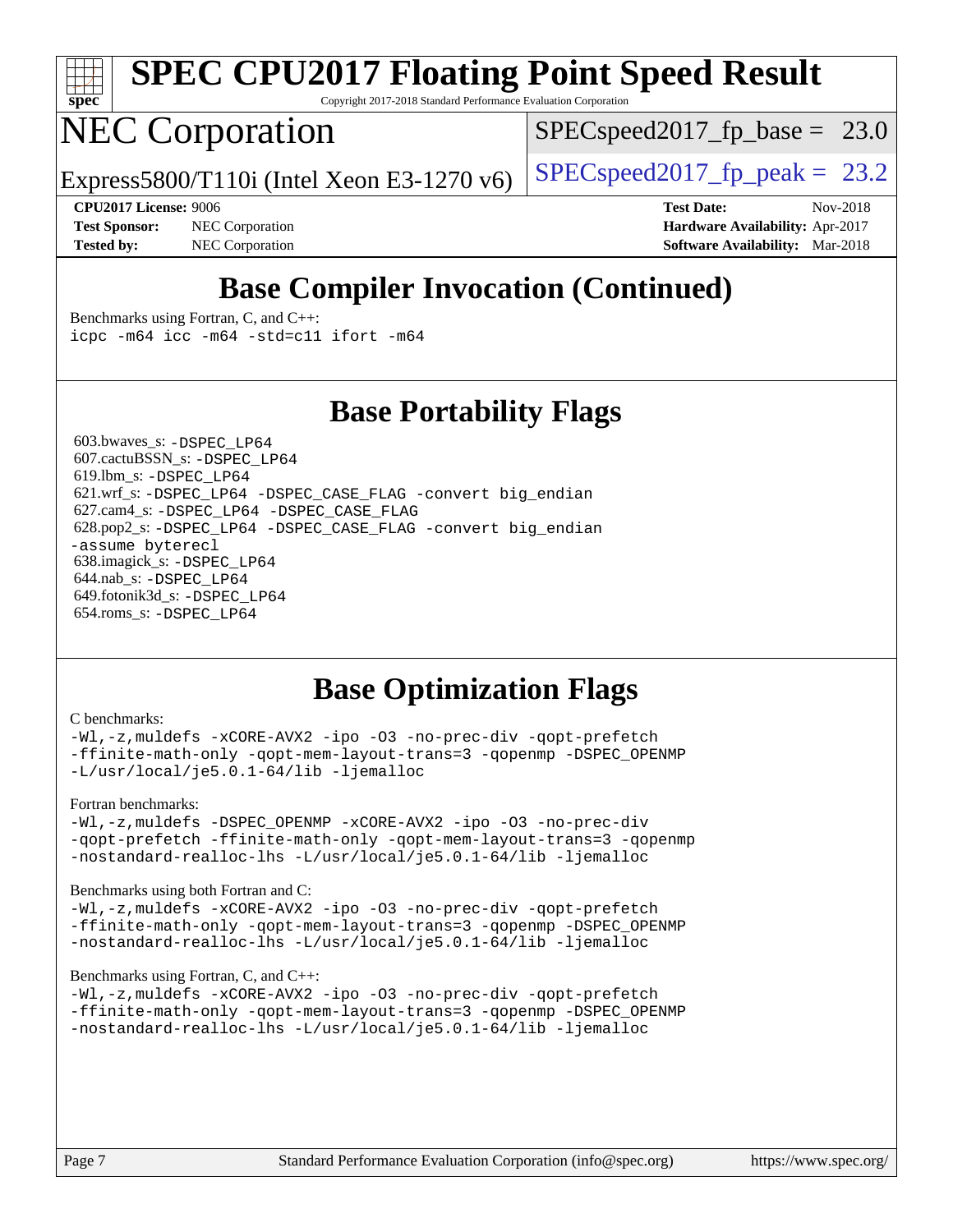| spec® | SPEC CPU2017 Floating Point Speed Result<br>Copyright 2017-2018 Standard Performance Evaluation Corporation |                                              |
|-------|-------------------------------------------------------------------------------------------------------------|----------------------------------------------|
|       | <b>NEC Corporation</b>                                                                                      | $\overline{\text{SPEC}}$ speed2017 fp base = |

### $SPECspeed2017_fp\_base = 23.0$

Express5800/T110i (Intel Xeon E3-1270 v6) [SPECspeed2017\\_fp\\_peak =](http://www.spec.org/auto/cpu2017/Docs/result-fields.html#SPECspeed2017fppeak)  $23.2$ 

**[Test Sponsor:](http://www.spec.org/auto/cpu2017/Docs/result-fields.html#TestSponsor)** NEC Corporation **[Hardware Availability:](http://www.spec.org/auto/cpu2017/Docs/result-fields.html#HardwareAvailability)** Apr-2017 **[Tested by:](http://www.spec.org/auto/cpu2017/Docs/result-fields.html#Testedby)** NEC Corporation **[Software Availability:](http://www.spec.org/auto/cpu2017/Docs/result-fields.html#SoftwareAvailability)** Mar-2018

**[CPU2017 License:](http://www.spec.org/auto/cpu2017/Docs/result-fields.html#CPU2017License)** 9006 **[Test Date:](http://www.spec.org/auto/cpu2017/Docs/result-fields.html#TestDate)** Nov-2018

# **[Peak Compiler Invocation](http://www.spec.org/auto/cpu2017/Docs/result-fields.html#PeakCompilerInvocation)**

[C benchmarks](http://www.spec.org/auto/cpu2017/Docs/result-fields.html#Cbenchmarks): [icc -m64 -std=c11](http://www.spec.org/cpu2017/results/res2018q4/cpu2017-20181210-10024.flags.html#user_CCpeak_intel_icc_64bit_c11_33ee0cdaae7deeeab2a9725423ba97205ce30f63b9926c2519791662299b76a0318f32ddfffdc46587804de3178b4f9328c46fa7c2b0cd779d7a61945c91cd35)

[Fortran benchmarks](http://www.spec.org/auto/cpu2017/Docs/result-fields.html#Fortranbenchmarks): [ifort -m64](http://www.spec.org/cpu2017/results/res2018q4/cpu2017-20181210-10024.flags.html#user_FCpeak_intel_ifort_64bit_24f2bb282fbaeffd6157abe4f878425411749daecae9a33200eee2bee2fe76f3b89351d69a8130dd5949958ce389cf37ff59a95e7a40d588e8d3a57e0c3fd751)

[Benchmarks using both Fortran and C](http://www.spec.org/auto/cpu2017/Docs/result-fields.html#BenchmarksusingbothFortranandC): [ifort -m64](http://www.spec.org/cpu2017/results/res2018q4/cpu2017-20181210-10024.flags.html#user_CC_FCpeak_intel_ifort_64bit_24f2bb282fbaeffd6157abe4f878425411749daecae9a33200eee2bee2fe76f3b89351d69a8130dd5949958ce389cf37ff59a95e7a40d588e8d3a57e0c3fd751) [icc -m64 -std=c11](http://www.spec.org/cpu2017/results/res2018q4/cpu2017-20181210-10024.flags.html#user_CC_FCpeak_intel_icc_64bit_c11_33ee0cdaae7deeeab2a9725423ba97205ce30f63b9926c2519791662299b76a0318f32ddfffdc46587804de3178b4f9328c46fa7c2b0cd779d7a61945c91cd35)

[Benchmarks using Fortran, C, and C++:](http://www.spec.org/auto/cpu2017/Docs/result-fields.html#BenchmarksusingFortranCandCXX) [icpc -m64](http://www.spec.org/cpu2017/results/res2018q4/cpu2017-20181210-10024.flags.html#user_CC_CXX_FCpeak_intel_icpc_64bit_4ecb2543ae3f1412ef961e0650ca070fec7b7afdcd6ed48761b84423119d1bf6bdf5cad15b44d48e7256388bc77273b966e5eb805aefd121eb22e9299b2ec9d9) [icc -m64 -std=c11](http://www.spec.org/cpu2017/results/res2018q4/cpu2017-20181210-10024.flags.html#user_CC_CXX_FCpeak_intel_icc_64bit_c11_33ee0cdaae7deeeab2a9725423ba97205ce30f63b9926c2519791662299b76a0318f32ddfffdc46587804de3178b4f9328c46fa7c2b0cd779d7a61945c91cd35) [ifort -m64](http://www.spec.org/cpu2017/results/res2018q4/cpu2017-20181210-10024.flags.html#user_CC_CXX_FCpeak_intel_ifort_64bit_24f2bb282fbaeffd6157abe4f878425411749daecae9a33200eee2bee2fe76f3b89351d69a8130dd5949958ce389cf37ff59a95e7a40d588e8d3a57e0c3fd751)

### **[Peak Portability Flags](http://www.spec.org/auto/cpu2017/Docs/result-fields.html#PeakPortabilityFlags)**

Same as Base Portability Flags

# **[Peak Optimization Flags](http://www.spec.org/auto/cpu2017/Docs/result-fields.html#PeakOptimizationFlags)**

[C benchmarks](http://www.spec.org/auto/cpu2017/Docs/result-fields.html#Cbenchmarks):

619.lbm\_s: basepeak = yes

638.imagick\_s: basepeak = yes

 $644$ .nab\_s: basepeak = yes

[Fortran benchmarks](http://www.spec.org/auto/cpu2017/Docs/result-fields.html#Fortranbenchmarks):

 603.bwaves\_s: [-prof-gen](http://www.spec.org/cpu2017/results/res2018q4/cpu2017-20181210-10024.flags.html#user_peakPASS1_FFLAGSPASS1_LDFLAGS603_bwaves_s_prof_gen_5aa4926d6013ddb2a31985c654b3eb18169fc0c6952a63635c234f711e6e63dd76e94ad52365559451ec499a2cdb89e4dc58ba4c67ef54ca681ffbe1461d6b36)(pass 1) [-prof-use](http://www.spec.org/cpu2017/results/res2018q4/cpu2017-20181210-10024.flags.html#user_peakPASS2_FFLAGSPASS2_LDFLAGS603_bwaves_s_prof_use_1a21ceae95f36a2b53c25747139a6c16ca95bd9def2a207b4f0849963b97e94f5260e30a0c64f4bb623698870e679ca08317ef8150905d41bd88c6f78df73f19)(pass 2) [-DSPEC\\_SUPPRESS\\_OPENMP](http://www.spec.org/cpu2017/results/res2018q4/cpu2017-20181210-10024.flags.html#suite_peakPASS1_FOPTIMIZE603_bwaves_s_DSPEC_SUPPRESS_OPENMP) [-DSPEC\\_OPENMP](http://www.spec.org/cpu2017/results/res2018q4/cpu2017-20181210-10024.flags.html#suite_peakPASS2_FOPTIMIZE603_bwaves_s_DSPEC_OPENMP) [-O2](http://www.spec.org/cpu2017/results/res2018q4/cpu2017-20181210-10024.flags.html#user_peakPASS1_FOPTIMIZE603_bwaves_s_f-O2) [-xCORE-AVX2](http://www.spec.org/cpu2017/results/res2018q4/cpu2017-20181210-10024.flags.html#user_peakPASS2_FOPTIMIZE603_bwaves_s_f-xCORE-AVX2) [-qopt-prefetch](http://www.spec.org/cpu2017/results/res2018q4/cpu2017-20181210-10024.flags.html#user_peakPASS1_FOPTIMIZEPASS2_FOPTIMIZE603_bwaves_s_f-qopt-prefetch) [-ipo](http://www.spec.org/cpu2017/results/res2018q4/cpu2017-20181210-10024.flags.html#user_peakPASS2_FOPTIMIZE603_bwaves_s_f-ipo) [-O3](http://www.spec.org/cpu2017/results/res2018q4/cpu2017-20181210-10024.flags.html#user_peakPASS2_FOPTIMIZE603_bwaves_s_f-O3) [-ffinite-math-only](http://www.spec.org/cpu2017/results/res2018q4/cpu2017-20181210-10024.flags.html#user_peakPASS1_FOPTIMIZEPASS2_FOPTIMIZE603_bwaves_s_f_finite_math_only_cb91587bd2077682c4b38af759c288ed7c732db004271a9512da14a4f8007909a5f1427ecbf1a0fb78ff2a814402c6114ac565ca162485bbcae155b5e4258871) [-no-prec-div](http://www.spec.org/cpu2017/results/res2018q4/cpu2017-20181210-10024.flags.html#user_peakPASS2_FOPTIMIZE603_bwaves_s_f-no-prec-div) [-qopt-mem-layout-trans=3](http://www.spec.org/cpu2017/results/res2018q4/cpu2017-20181210-10024.flags.html#user_peakPASS1_FOPTIMIZEPASS2_FOPTIMIZE603_bwaves_s_f-qopt-mem-layout-trans_de80db37974c74b1f0e20d883f0b675c88c3b01e9d123adea9b28688d64333345fb62bc4a798493513fdb68f60282f9a726aa07f478b2f7113531aecce732043) [-qopenmp](http://www.spec.org/cpu2017/results/res2018q4/cpu2017-20181210-10024.flags.html#user_peakPASS2_FOPTIMIZE603_bwaves_s_qopenmp_16be0c44f24f464004c6784a7acb94aca937f053568ce72f94b139a11c7c168634a55f6653758ddd83bcf7b8463e8028bb0b48b77bcddc6b78d5d95bb1df2967) [-nostandard-realloc-lhs](http://www.spec.org/cpu2017/results/res2018q4/cpu2017-20181210-10024.flags.html#user_peakEXTRA_FOPTIMIZE603_bwaves_s_f_2003_std_realloc_82b4557e90729c0f113870c07e44d33d6f5a304b4f63d4c15d2d0f1fab99f5daaed73bdb9275d9ae411527f28b936061aa8b9c8f2d63842963b95c9dd6426b8a)

649.fotonik3d\_s: Same as 603.bwaves\_s

 654.roms\_s: [-DSPEC\\_OPENMP](http://www.spec.org/cpu2017/results/res2018q4/cpu2017-20181210-10024.flags.html#suite_peakFOPTIMIZE654_roms_s_DSPEC_OPENMP) [-xCORE-AVX2](http://www.spec.org/cpu2017/results/res2018q4/cpu2017-20181210-10024.flags.html#user_peakFOPTIMIZE654_roms_s_f-xCORE-AVX2) [-ipo](http://www.spec.org/cpu2017/results/res2018q4/cpu2017-20181210-10024.flags.html#user_peakFOPTIMIZE654_roms_s_f-ipo) [-O3](http://www.spec.org/cpu2017/results/res2018q4/cpu2017-20181210-10024.flags.html#user_peakFOPTIMIZE654_roms_s_f-O3) [-no-prec-div](http://www.spec.org/cpu2017/results/res2018q4/cpu2017-20181210-10024.flags.html#user_peakFOPTIMIZE654_roms_s_f-no-prec-div) [-qopt-prefetch](http://www.spec.org/cpu2017/results/res2018q4/cpu2017-20181210-10024.flags.html#user_peakFOPTIMIZE654_roms_s_f-qopt-prefetch) [-ffinite-math-only](http://www.spec.org/cpu2017/results/res2018q4/cpu2017-20181210-10024.flags.html#user_peakFOPTIMIZE654_roms_s_f_finite_math_only_cb91587bd2077682c4b38af759c288ed7c732db004271a9512da14a4f8007909a5f1427ecbf1a0fb78ff2a814402c6114ac565ca162485bbcae155b5e4258871) [-qopt-mem-layout-trans=3](http://www.spec.org/cpu2017/results/res2018q4/cpu2017-20181210-10024.flags.html#user_peakFOPTIMIZE654_roms_s_f-qopt-mem-layout-trans_de80db37974c74b1f0e20d883f0b675c88c3b01e9d123adea9b28688d64333345fb62bc4a798493513fdb68f60282f9a726aa07f478b2f7113531aecce732043) [-qopenmp](http://www.spec.org/cpu2017/results/res2018q4/cpu2017-20181210-10024.flags.html#user_peakFOPTIMIZE654_roms_s_qopenmp_16be0c44f24f464004c6784a7acb94aca937f053568ce72f94b139a11c7c168634a55f6653758ddd83bcf7b8463e8028bb0b48b77bcddc6b78d5d95bb1df2967) [-nostandard-realloc-lhs](http://www.spec.org/cpu2017/results/res2018q4/cpu2017-20181210-10024.flags.html#user_peakEXTRA_FOPTIMIZE654_roms_s_f_2003_std_realloc_82b4557e90729c0f113870c07e44d33d6f5a304b4f63d4c15d2d0f1fab99f5daaed73bdb9275d9ae411527f28b936061aa8b9c8f2d63842963b95c9dd6426b8a)

[Benchmarks using both Fortran and C](http://www.spec.org/auto/cpu2017/Docs/result-fields.html#BenchmarksusingbothFortranandC):

**(Continued on next page)**